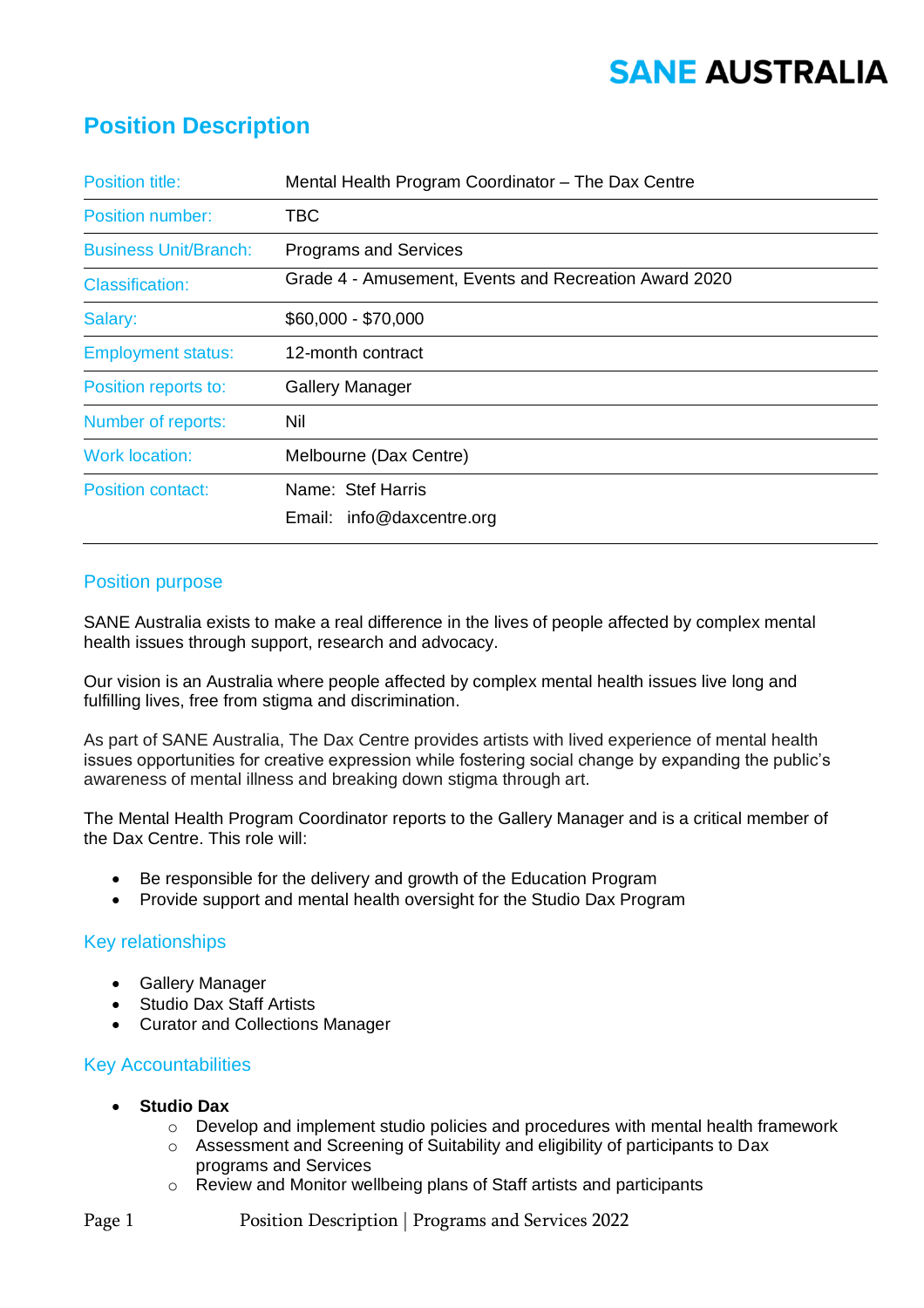# **SANE AUSTRALIA**

- $\circ$  Back up for staff artists when escalation occurs for a participant or staff member
- o Manage exit of participants from Programs and Services
- o Ensure any incidents involving visitors, staff or volunteers are recorded as per SANE processes and procedures

#### • **Education Program Management**

- o Delivery of the education program
- o Grow education program participation and build on existing database of education program contacts
- o Contribute to budgets and targets for the programs
- o Assist in the development of funding proposals
- $\circ$  The development of key relationships crucial to the success of the learning programs
- o Recruit, induct and roster Education program volunteers
- o Coordinate speakers and lived experience ambassadors
- o Manage booking enquiries and schedule education providers
- $\circ$  Ensuring everyone understands their OH&S responsibilities and duties for the studio program

#### **Selection criteria**

#### Essential Requirements:

- $\circ$  3+ years in a similar role
- o Undergraduate in Counselling, Psychology, Social Sciences or Mental Health diploma equivalent
- o Appropriate skills, knowledge, experience and a proven interest in arts and mental health
- o Program and training facilitation experience
- $\circ$  Understand the learning needs for secondary and primary school aged students, especially in relation to mental health and the arts
- $\circ$  Business Development experience in growing the attendance numbers of similar program
- o Understanding of the wellbeing programs available in schools across Australia (desirable)
- $\circ$  Strong administration skills and information technology skills, with an ability to operate computer systems and software including MS Office, Adobe Photoshop (desirable), InDesign (desirable), online databases and web authoring tools
- o A commitment to delivery of excellent customer service and experience
- $\circ$  Good communication skills and strong interest to engage with Stakeholders
- o Able to work unsupervised to meet deadlines for event delivery, and marketing
- $\circ$  Excellent planning and organisational skills, able to work autonomously and manage a range of tasks with conflicting priorities
- $\circ$  Proven ability to be hands-on, flexible, resourceful and cost-conscious in a small team environment
- o Demonstrated ability to take initiative to improve and enhance existing systems and procedures

#### Desirable Requirements

- o Cert IV training and assessment (desirable)
- o Art therapy training (desirable)
- o Previous experience in education (desirable)